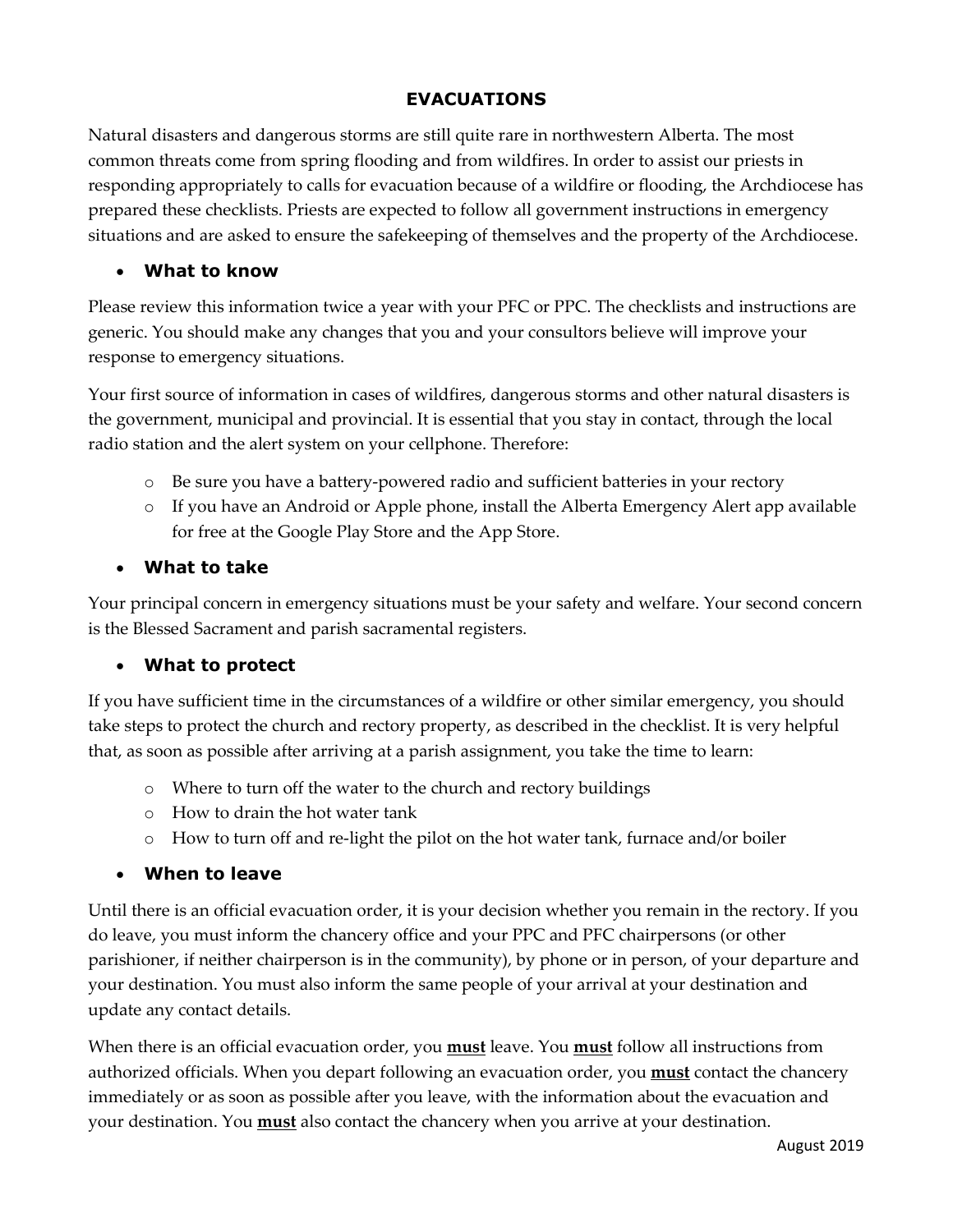# **Evacuation Instructions**

**In the event of an evacuation alert:**

- **Plan to be away for at least three (3) days and prepare the items on the checklist**
- **Listen to a local radio station to stay updated on the situation (use a battery-powered radio)**
- **Download the Alberta Emergency Alert app (available at Google Play Store and Apple App Store) to your cellphone and computer; keep your cellphone to hand (and charged)**
- **Be sure you know where to shut off water and electricity to the church and rectory.**

**In the event of an evacuation order:**

- **Follow all instructions and vacate your residence as ordered.**
- **As much as possible, go with your parishioners to the same evacuation destination.**
- **Double check that all items on the checklist are in your vehicle.**
- **Follow the route(s) specified by officials. Do NOT use any other route.**
- **Drive carefully, with headlights on. Make way for pedestrians and emergency vehicles.**
- **Stop when instructed to stop. Stop at checkpoints and report to authorities as instructed. Inform officials when you leave the checkpoint.**
- **Do NOT return to your residence until officials permit you to do so.**
- **When safe to do so, inform the Chancery office that you have left your residence and where you plan to stay.**

**Protect the church and rectory:**

- **Move flammables, such as propane tanks and barbecues, gasoline cans and lawn mowers, away from the building.**
- **Unplug all appliances.**
- **Shut off water and electricity if officials ask you to do so.**
- **If the evacuation is in winter, be sure to drain all water from pipes by turning off main valve and then opening all faucets/taps and flushing toilets until empty. Turn off the pilot light on the hot water tank and drain it. Protect the valve, inlet pipe, and meter or pump by wrapping them with blankets.**
- **Do NOT turn off natural gas unless officials order you to do so.**
- **Lock the doors and windows when you leave.**

**If a registry or evacuation centre for evacuees is set up, register with them. This will ensure that you receive all necessary information and services during the period of evacuation.** 

<http://www.aema.alberta.ca/documents/aema-ppp-evacuation.pdf>